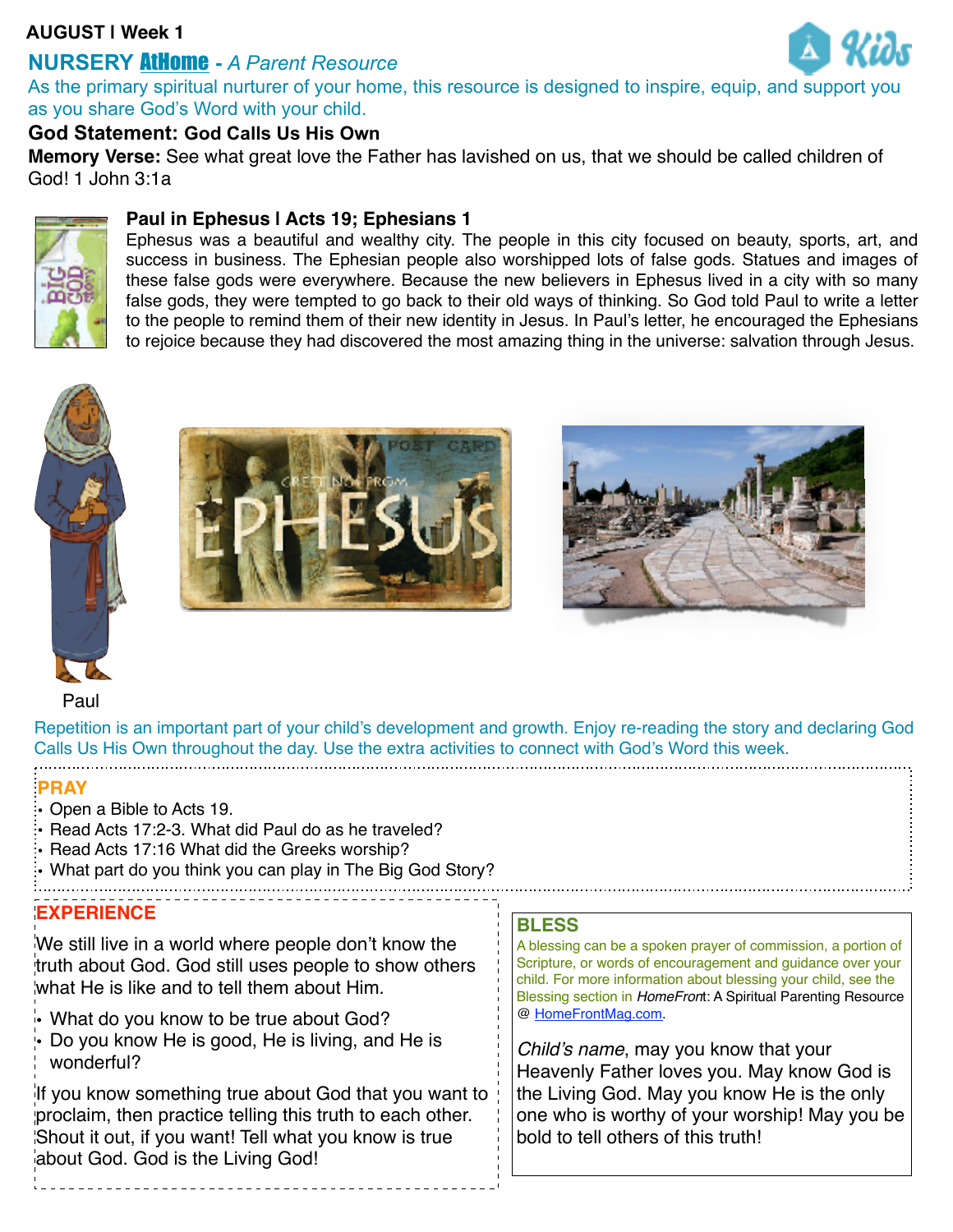

salvation through Jesus. Followers of Jesus are a part of God's family - God Calls Us His Own! In Paul's letter, he encouraged the Ephesians to rejoice because they had discovered the most amazing thing in the universe: go back to their old ways of thinking. So Goot told Paul to write a letter to the people to remind them of their new identity in Jesus false gods were everywhere. Because the new believers in Ephesus lived in a city with so many false gods, they were tempted to Ephesus was a beautiful and wealthy city. The Ephesian people also worshipped lots of false gods. Statues and images of these salvation through Jesus. Followers of Jesus are a part of God's family — God Calls Us His Own! In Paul's letter, he encouraged the Ephesians to rejoice because they had discovered the most amazing thing in the universe: go back to their old ways of thinking. So God told Paul to write a letter to the people to remind them of their new identity in Jesus. false gods were everywhere. Because the new believers in Ephesus lived in a city with so many false gods, they were tempted to Ephesus was a beautiful and wealthy city. The Ephesian people also worshipped lots of false gods. Statues and images of these



Acts 19; Epheisans 1

Acts 19; Epheisans 1 August-Wk 1